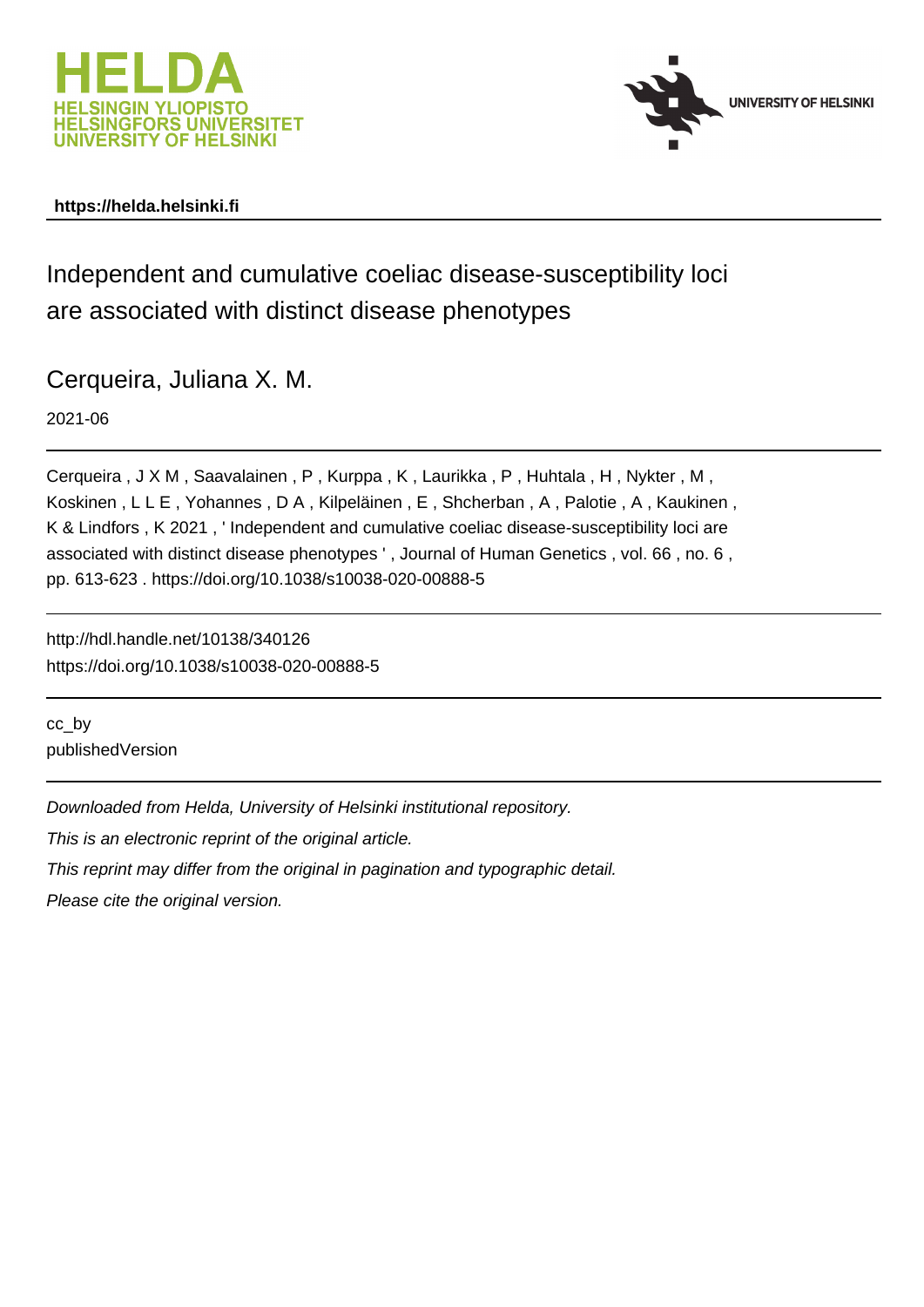#### ARTICLE





# Independent and cumulative coeliac disease-susceptibility loci are associated with distinct disease phenotypes

Juliana X. M. Cerqueira **D**<sup>[1](http://orcid.org/0000-0002-5670-9073)</sup> • Päivi Saavalainen<sup>2</sup> • Kalle Kurppa<sup>3</sup> • Pilvi Laurikka<sup>1</sup> • Heini Huhtala<sup>4</sup> • Matti Nykter<sup>5</sup> • Lotta L. E. Koskinen<sup>2</sup> · Dawit A. Yohannes<sup>2</sup> · Elina Kilpeläinen<sup>6</sup> · Anastasia Shcherban<sup>6</sup> · Aarno Palotie<sup>6,7,8</sup> · Katri Kaukinen D<sup>[1](http://orcid.org/0000-0002-5046-8133),9</sup> · Katri Lindfors<sup>1</sup>

Received: 30 June 2020 / Revised: 1 December 2020 / Accepted: 1 December 2020 / Published online: 15 January 2021 © The Author(s) 2021. This article is published with open access

#### Abstract

The phenotype of coeliac disease varies considerably for incompletely understood reasons. We investigated whether established coeliac disease susceptibility variants (SNPs) are individually or cumulatively associated with distinct phenotypes. We also tested whether a polygenic risk score (PRS) based on genome-wide associated (GWA) data could explain the phenotypic variation. The phenotypic association of 39 non-HLA coeliac disease SNPs was tested in 625 thoroughly phenotyped coeliac disease patients and 1817 controls. To assess their cumulative effects a weighted genetic risk score (wGRS39) was built, and stratified by tertiles. In our PRS model in cases, we took the summary statistics from the largest GWA study in coeliac disease and tested their association at eight P value thresholds  $(P_T)$  with phenotypes. Altogether ten SNPs were associated with distinct phenotypes after correction for multiple testing ( $P_{\text{EMP2}} \le 0.05$ ). The TLR7/ TLR8 locus was associated with disease onset before and the SH2B3/ATXN2, ITGA4/UBE2E3 and IL2/IL21 loci after 7 years of age. The latter three loci were associated with a more severe small bowel mucosal damage and SH2B3/ATXN2 with type 1 diabetes. Patients at the highest wGRS39 tertiles had OR > 1.62 for having coeliac disease-related symptoms during childhood, a more severe small bowel mucosal damage, malabsorption and anaemia. PRS was associated only with dermatitis herpetiformis ( $P_T = 0.2$ ,  $P_{EMP2} = 0.02$ ). Independent coeliac disease-susceptibility loci are associated with distinct phenotypes, suggesting that genetic factors play a role in determining the disease presentation. Moreover, the increased number of coeliac disease susceptibility SNPs might predispose to a more severe disease course.

Supplementary information The online version of this article ([https://](https://doi.org/10.1038/s10038-020-00888-5) [doi.org/10.1038/s10038-020-00888-5\)](https://doi.org/10.1038/s10038-020-00888-5) contains supplementary material, which is available to authorised users.

 $\boxtimes$  Katri Lindfors [katri.lindfors@tuni.](mailto:katri.lindfors@tuni.fi)fi

- <sup>1</sup> Coeliac Disease Research Center, Faculty of Medicine and Health Technology, Tampere University, Tampere, Finland
- <sup>2</sup> Research Programs Unit, Immunobiology, and the Haartman Institute, Department of Molecular Genetics, University of Helsinki, Helsinki, Finland
- <sup>3</sup> Center for Child Health Research, Tampere University and Tampere University Hospital, Tampere, and the University Consortium of Seinäjoki, Seinäjoki, Finland
- <sup>4</sup> Faculty of Social Sciences, Tampere University, Tampere, Finland

## Introduction

Food antigens do not generally cause a systemic immune response in healthy individuals, but rather lead to the induction of oral tolerance. However, in approximately 1–2% of individuals, the ingestion of dietary gluten results in the development of coeliac disease, an immune-mediated

- <sup>5</sup> Laboratory of Computational Biology, Faculty of Medicine and Health Technology, Tampere University, Tampere, Finland
- <sup>6</sup> Institute for Molecular Medicine Finland (FIMM), University of Helsinki, Helsinki, Finland
- <sup>7</sup> Broad Institute of the Massachusetts Institute of Technology and Harvard University, Cambridge, MA, USA
- <sup>8</sup> Psychiatric & Neurodevelopmental Genetics Unit, Department of Psychiatry, Analytic and Translational Genetics Unit, Department of Medicine, and the Department of Neurology, Massachusetts General Hospital, Boston, MA, USA
- <sup>9</sup> Department of Internal Medicine, Tampere University Hospital, Tampere, Finland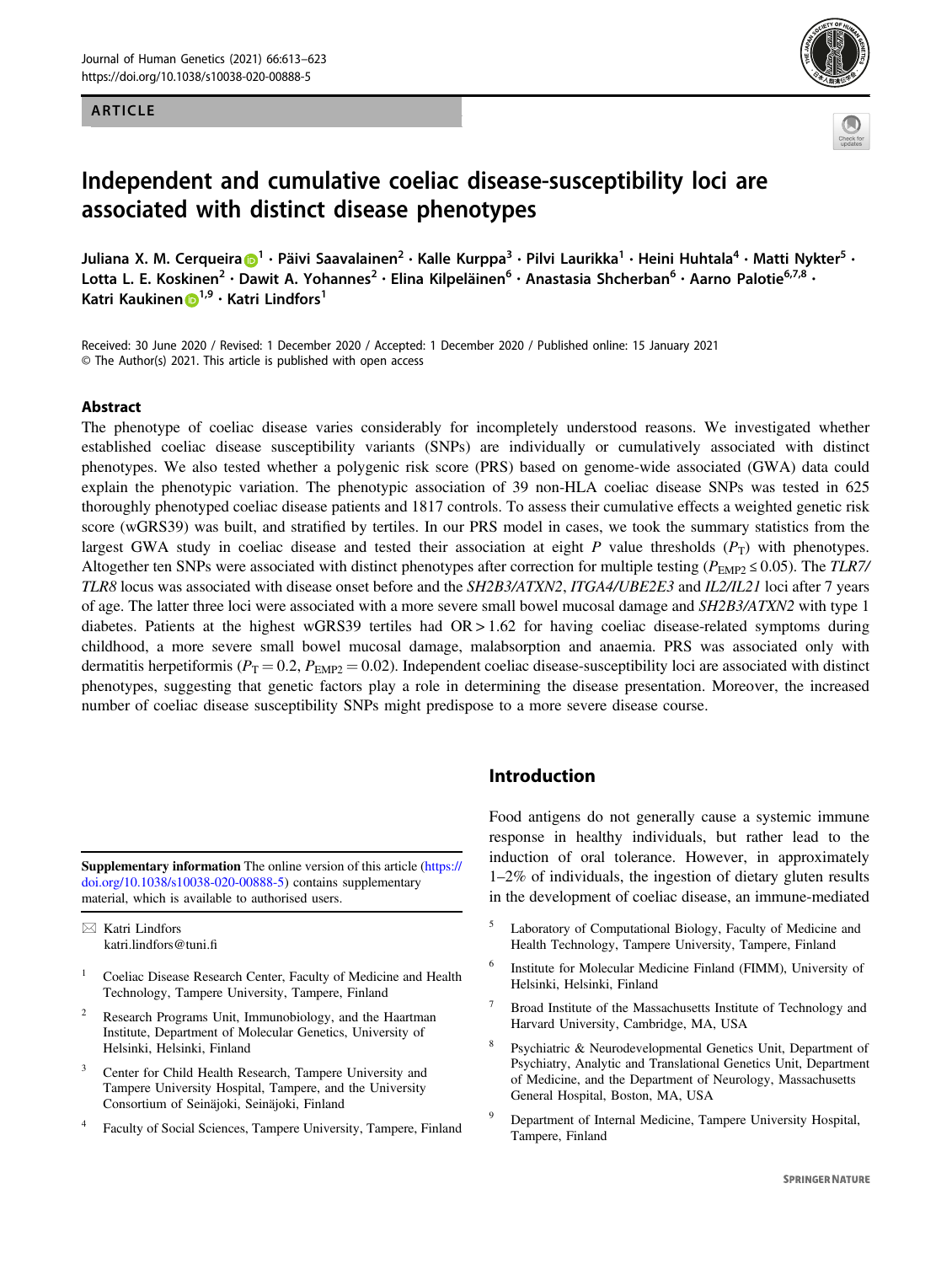enteropathy [1]. In some patients, coeliac disease develops already in early childhood, while in others, the tolerance to gluten is lost at a considerably older age. A hallmark of the disease is gluten-dependent small bowel mucosal damage that ranges from minor inflammatory changes to total villous atrophy with crypt hyperplasia [2]. The enteropathy is often coupled with malabsorption and gastrointestinal symptoms, such as diarrhoea, but the disease also presents with diverse extraintestinal manifestations affecting various organs including skin and musculoskeletal system [2, 3]. This multifaceted clinical picture is further diversified by several associated conditions, such as type 1 diabetes and autoimmune thyroidal disease [2].

The predisposition for coeliac disease runs in families, and relatives of coeliac patients are at an increased risk [4]. The disease susceptibility is largely conferred by human leucocyte antigen (HLA) haplotypes encoding for DQ2 or DQ8 heterodimers, which are necessary but not sufficient for disease development [2]. Genome-wide association (GWA) and follow-up studies have identified 94 SNPs in 43 non-HLA risk loci that by themselves modify the disease risk modestly [5–8]. However, combining their independent cumulative effects into a genetic risk score (GRS) improves the prediction of the disease risk [9]. Moreover, by combining the loci of small effect, including those that do not achieve genome wide significance into a polygenic risk score (PRS), it has been possible to examine the influence of several thousands of risk alleles to coeliac disease susceptibility [7, 10].

Currently, there's only limited information about the connection of the non-HLA risk SNPs with different coeliac disease phenotypes. Therefore, the aim of this study was to investigate whether previously identified coeliac diseasesusceptibility SNPs are associated with distinct disease phenotypes and to gain insight into possible biological pathways and processes underlying the identified genotype–phenotype associations. Moreover, the objective was to study whether GRS or PRS give clues to the factors contributing to the clinical heterogeneity of the disease.

## Materials and methods

#### Study population

Altogether 1048 biopsy-proven coeliac disease patients were recruited by a nationwide newspaper advertisements and the assistance of the Finnish Coeliac Society in Tampere University and Tampere University Hospital 2005–2010. The study protocol was approved by the Regional Ethics Committee of Tampere University Hospital and all study subjects or young children's legal guardians gave written informed consent. All participants were Table 1 Demographic data, clinical characteristics and selected coeliac disease-associated findings in 625 coeliac disease patients at diagnosis

|                                                    | n   | %  |
|----------------------------------------------------|-----|----|
| Female                                             | 489 | 78 |
| Childhood diagnosis $\leq$ 7 years old             | 44  | 7  |
| Coeliac disease-related symptoms during childhood  | 273 | 44 |
| Gastrointestinal symptoms <sup>a</sup>             | 526 | 84 |
| Malabsorption <sup>b</sup>                         | 267 | 43 |
| Anaemia                                            | 157 | 25 |
| Extraintestinal manifestations <sup>c</sup>        | 263 | 42 |
| Dermatitis herpetiformis                           | 69  | 11 |
| Neurological disorders                             | 38  | 6  |
| Fractures                                          | 70  | 11 |
| Asymptomatic                                       | 53  | 8  |
| Coeliac disease-associated conditions <sup>d</sup> | 123 | 20 |
| Autoimmune thyroidal diseases                      | 100 | 16 |
| Type I diabetes                                    | 18  | 3  |
| Small bowel mucosal damage <sup>e</sup>            |     |    |
| Total or subtotal villous atrophy                  | 361 | 66 |
| Partial villous atrophy                            | 185 | 34 |
| $HLA$ risk <sup>f</sup>                            |     |    |
| Intermediate/low                                   | 527 | 84 |
| High                                               | 98  | 16 |
| Coeliac disease autoantibodies <sup>g</sup>        |     |    |
| Positive                                           | 279 | 94 |
| Negative                                           | 19  | 6  |

a Diarrhoea, abdominal pain, flatulence, heartburn, nausea, vomiting

<sup>b</sup>Anaemia, vitamin and micronutrients deficiencies

c Dermatitis herpetiformis, rash, neurological and psychiatric disorders, fracture, arthralgia, tiredness, fatigue, osteoporosis, osteomalacia, osteopenia, aphthae, alopecia, growth retardation, elevated liver enzymes, dental defects, infertility

<sup>d</sup>Small bowel mucosal morphology available from 546 patients

e High risk (DQ2.5/DQ2.5; DQ2.5/DQ2.2), intermediate risk (DQ2.5/ X, DQ2.2/D2.2, DQ2.2/X, DQ8/DQ8, DQ8/X), low risk (DQ7/X, DQ7/DQ7)

fautoantibodies at diagnosis available from 298 patients

interviewed either by a physician or by a study nurse with expertise in coeliac disease. The structured interviews included questions on coeliac disease diagnosis, symptoms at the time of diagnosis and in childhood, and associated medical conditions. All relevant medical information was confirmed from the patient records. Whole blood samples were drawn for genetic analysis. As the presence of relatives can lead to genetic bias (inflation of type 1 error), the current study considered only one coeliac case per family resulting in 625 cases grouped into relevant phenotypes (Table 1). The median age of the patients was 41 ranging from 0.5 to 79 years. The individual was selected randomly among the family members with full genotype data available. The healthy controls  $(n = 1817)$  with information on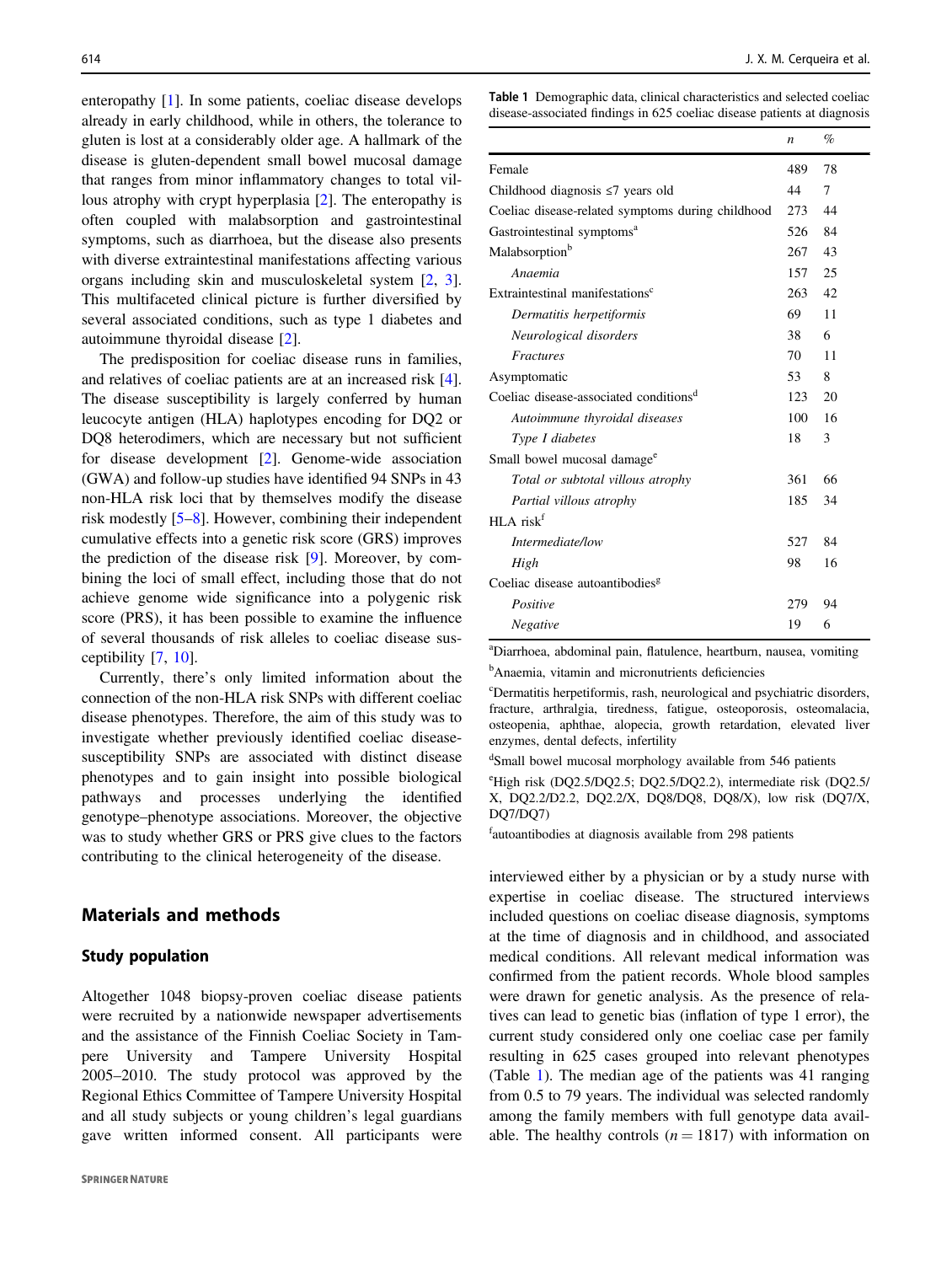gender and HLA-type were obtained from the FINRISK and Health 2000 population cohorts [11]. Ethical committee's approvals were available from the National Public Health Institute's ethical committee and the Ethical committee in epidemiology and public health at the hospital district of Helsinki and Uusimaa.

#### Genotyping and quality control

HLA-DQ typing was performed with the TaqMan chemistry, SSP DQB1 and DRB1 low-resolution kit (Olerup SSP AB, Saltsjöbaden, Sweden), or DELFIA® Coeliac Disease Hybridization Assay Kit (PerkinElmer Life and Analytical Sciences, Wallac Oy, Turku, Finland) [12, 13]. For patients and controls missing HLA-typing results the missing GWAS SNPs were further imputed in full HLA haplotypes with HIBAG R package [14].

All participants had been genotyped for a SNP set on an Illumina 610-Quad BeadChip array (Illumina Inc., San Diego, CA, USA) [5]. The SNPs with established risk for coeliac disease were selected. We included the 39 non-HLA coeliac disease SNPs identified in the earlier GWAS [5] and directly genotyped in our samples. As most of the SNPs identified in Trynka et al. study [6] were either not available at our array or had low genotyping frequency, they were imputed (further details under the "imputation" section).

Genotypes were stored in BC│Genome v.4.0 (BC│Platforms, Espoo, Finland) and quality checks performed [15]. The genotyped and imputed SNPs passed the quality control (QC) filters for missing genotype rate  $<$  5%, missing genotype rates differences between the cases and controls  $(\leq 3\%)$ , and minor allele frequency  $(MAF > 1\%)$ [16]. All markers were  $(P > 1 \times 10^{-6})$  in HWE in the controls [6, 16]. Allelic associations with phenotypes were tested in a case–control analysis and within cases, further detailed under the 'statistical analysis' section.

#### Imputation

The genotypes of 94 coeliac disease risk variants [5, 6] were selected to be phased and imputed by using a Finnish population-specific panel of 3775 high-coverage (25–30×) whole-genome sequences (SISu v3) as here described: dx. doi.org/10.17504/protocols.io.nmndc5e. SISu v3 panel was generated at the Broad Institute of MIT and Harvard and at the McDonnell Genome Institute at Washington University; and jointly processed at the Broad Institute.

Genotyping data produced with our chip platform were lifted over to genome build version 38 (GRCh38/hg38) following the protocol described here: [https://doi.org/10.](https://doi.org/10.17504/protocols.io.nqtddwn) [17504/protocols.io.nqtddwn.](https://doi.org/10.17504/protocols.io.nqtddwn) In sample-wise quality control (QC), samples with sex discrepancies, high genotype missingness  $(5\%)$ , excess heterozygosity  $(\pm 4SD)$  and non-Finnish ancestry were removed. In variant-wise QC, variants with high missingness (>2%), deviation from Hardy–Weinberg equilibrium (HWE)  $(P < 1e-6)$  and minor allele count <3 were removed. Pre-phasing (default parameters, except the number of conditioning haplotypes was set to 20,000) and phasing of genotyped data were performed with Eagle 2.3.5 ([https://data.broadinstitute.org/a](https://data.broadinstitute.org/alkesgroup/Eagle/) [lkesgroup/Eagle/](https://data.broadinstitute.org/alkesgroup/Eagle/))

Imputation was carried out with Beagle 4.1 (version 08Jun17.d8b, [https://faculty.washington.edu/browning/bea](https://faculty.washington.edu/browning/beagle/b4_1.html) [gle/b4\\_1.html](https://faculty.washington.edu/browning/beagle/b4_1.html)) as described in the following protocol: dx. doi.org/10.17504/protocols.io.nmndc5e. Variant callset was produced by following GATK best-practices. Genotype-, sample- and variant-wise QC was applied in an iterative manner by using the Hail framework v0.1 [\[https://github.](https://github.com/hail-is/hail) [com/hail-is/hail\]](https://github.com/hail-is/hail).

In the post-imputation QC, the SNPs with good imputation quality metrics (INFO score  $\geq 0.8$ ) and MAF > 0.01 were included. The VCF files with the genotypes probabilities dosages were handled by using bcftools ([https://sa](https://samtools.github.io/bcftools/) [mtools.github.io/bcftools/](https://samtools.github.io/bcftools/))

## Functional identification of enriched pathways related to the phenotype-associated SNPs

Given that coeliac disease associated SNPs might not be causal variants but situated in their close proximity e.g in high linkage disequilibrium (LD) with them, FUMA (Functional Mapping and Annotation of GWAS) platform [17] was used for the functional annotation of the 39 genotyped SNPs. Publicly available GWAS summary statistic results in which our cohort has been included [5] and a pre-defined list of associated SNPs with phenotypes in this study were provided. All proxies in LD ( $r^2 \ge 0.8$ ) with the phenotype-associated SNPs were identified using HaploReg v.4.1 [18]. The RegulomeDB 2.0 [19] was used to assign all the variants a score ranging from 1a to 7. Scores from 1a to 3a are likely to affect the expression of a gene. The lesser the score the higher likehood, thus 1a indicating a maximum and 3a a minimum likelihood to affect gene expression [19]. Variants scoring  $\geq 3a$  but predicted as likely deleterious [Combined Annotation Dependent Depletion (CADD) score closest or >12.37)] were also included [20]. For those phenotype-associated SNPs scoring >3a, we selected their proxy with the lowest RegulomeDB score [19]. Using publicly available databases to study tissue-specific gene expression, we examined significant eQTLs associations (FDR < 0.05) with the functional variants, located nearby (cis-eQTL) or distal (trans-eQTL) to genes. They were assessed in the whole and peripheral blood using the Blood eQTL [21], BIOS QTL [22] and eQTLGen [23] browsers. Moreover,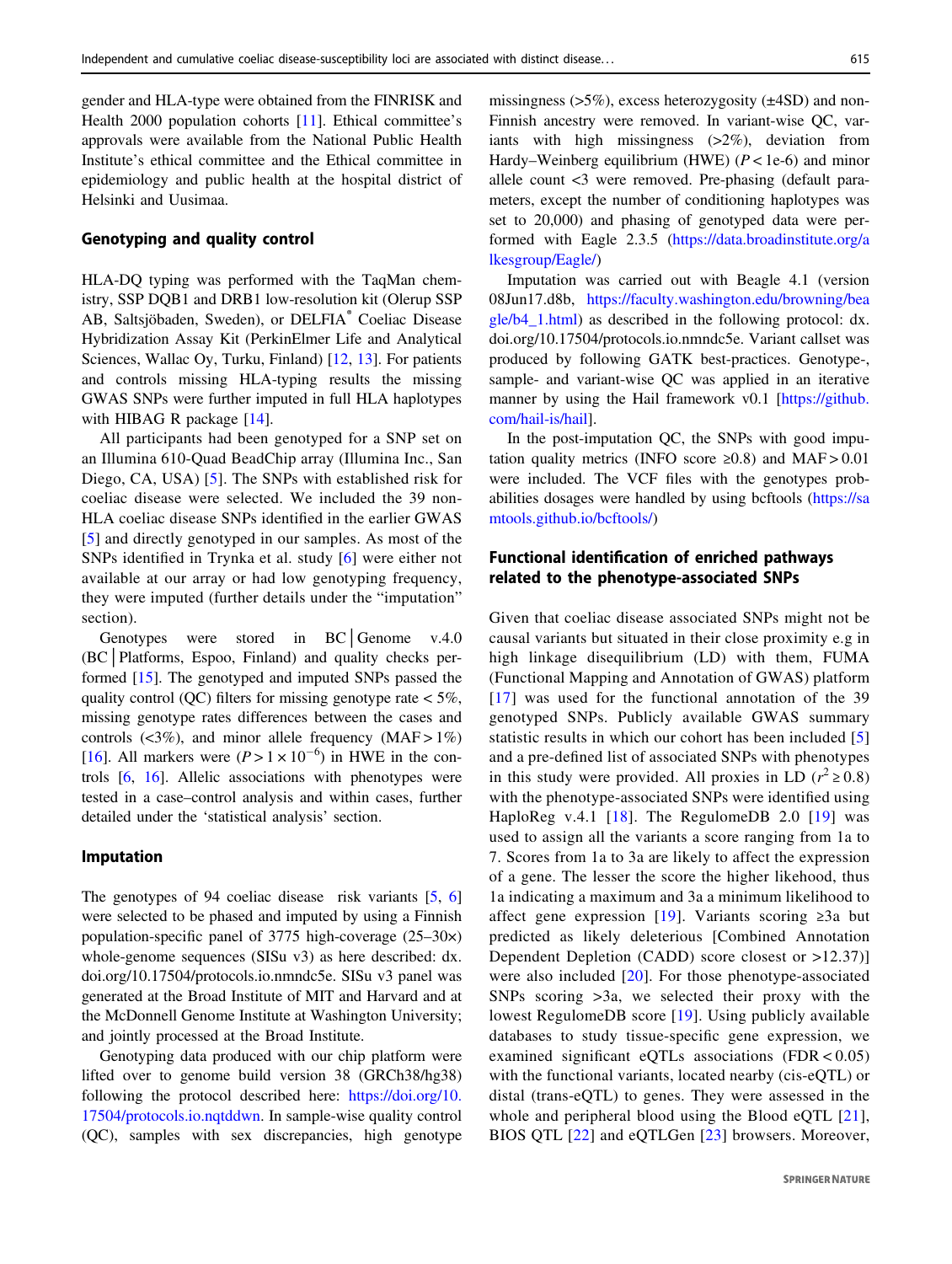as the phenotype of coeliac disease varies considerable and the symptoms may affect the function of several cell types tissues we also used the Genotype-Tissue Expression data (brain, nerve, colon, oesophagus, EBVtransformed lymphocytes, muscle-skeletal, pancreas, skin, small intestine, stomach, cultured fibroblasts, thyroid, whole blood) [24]. Their participation in pathways and biological processes were identified by using KEGG (Kyoto Encyclopedia of Genes and Genomes) and GO (Gene Ontology) databases [25].

#### Genetic risk score

In order to assess the cumulative effects of the genotyped 39 non-HLA SNPs on phenotypes, we created a weighted GRS model (wGRS39), calculated by multiplying each allele by the natural logarithms of the previously reported OR values (β-coefficients) [5], followed by dividing their sum by the total number of alleles [9]. We analysed the wGRS39 model in tertiles, adjusted for sex, calculated according to the distribution of the average weighted risk alleles in the controls as published [26]. Based on these tertiles, all participants were categorised into the low-, medium- and highrisk groups.

#### Polygenic risk score

We derived a PRS using summary statistics from the most recent and largest GWAS in coeliac disease with 24,269 participants [6] as the discovery dataset and tested its association with phenotypes. After extracting only cases in our cohort, we performed LiftOver ([https://genome.ucsc.](https://genome.ucsc.edu/cgi-bin/hgLiftOver) [edu/cgi-bin/hgLiftOver](https://genome.ucsc.edu/cgi-bin/hgLiftOver)) to update our genotype data to a recent human genome build (hg19) and were left with 624 cases and 526,118 SNPs. We applied quality filters as described above and constructed the PRS accordingly [27] using the 'fastscore' option in PRSice software package [28]. PRSs were calculated as the sum of all risk variants carried by that individual weighted by the  $\beta$ -coefficients reported in the discovery GWAS [6]. To account for independent association signals, clumping retained the SNP with smallest  $P$  value in each 250 kilobases window and removed all those in LD  $(r^2 > 0.2)$  with this SNP [7]. SNPs in the MHC region with long range LD (29.7–33.3 megabases) were excluded [10]. PRS was calculated on a priori set of significant thresholds ( $P < 0.001$ ,  $P < 0.01$ ,  $P <$ 0.05,  $P < 0.1$ ,  $P < 0.2$ ,  $P < 0.3$ ,  $P < 0.4$ ,  $P < 0.5$ ) to identify the best fit PRS that was most predictive of an association.

#### Statistical analysis

Allelic associations using the genotyped 39 SNPs were tested by using the chi-squared method with one degree of freedom, measured by OR values and 95% confidence intervals. Logistic regression adjusted for SNP-gender interaction. We performed  $10<sup>4</sup>$  permutation tests, generating an empirical  $P_{\text{EMP2}}$  for the evaluation of subgroups with a small sample size and adjusting for multiple tests [16]. Associations were statistically significant at  $P_{\text{EMP2}} \leq 0.05$ . The Breslow–Day (BD) test examined the homogeneity of the association's OR  $[P_{BD}$  values < 0.02 (0.05/2)] in each male and gender strata [29].

Phenotype-association testing by using post-imputation genotype probabilities was performed under an additive genetic effect model using the frequentist likelihood score method implemented in SNPTEST v2.5.2 [30]. All the associations were adjusted for gender with the SNPTEST method Newml. For ChrX region we additionally used the ChrX-specific SNPTEST method with stratify-on gender option. Associations that reached out our permutation threshold (P value  $\leq 0.001$ ) were considered as statistically significant.

Using the Genetic Power Calculator [31], we computed the statistical power reached by the sample size set for each associated phenotype to detect allele association at permutation ( $P \le 0.001$ ) and at nominal ( $P \le 0.01$  and  $P \le 0.05$ ) thresholds (detailed results in Supplementary Table S1). SNPs were assumed to be independent causal variants with no other causal variants in linkage disequilibrium  $(D' = 1)$ .

The eQTL associations by the selected variants located nearby (cis-eQTL) or distal (trans-eQTL) to genes were significant at a false discovery rate (FDR) < 0.05. An overall representation analysis adjusted by Benjamini & Hochberg procedure was performed by using WEB-based GEne SeT AnaLysis online toolkit  $[25]$  to identify significant (FDR < 0.05) eQTL gene-sets enriched in KEGG pathways and GO biological processes.

Logistic regression was used to test the associations of the wGRS39 tertiles with the coeliac phenotypes after comparing each group (medium [2nd tertile] and high [3rd tertile] wGRS39 risk categories) to a reference (low wGRS39 risk category, 1st tertile). The associations were quantified by ORs with 95% CIs, significant at  $P$  value < 0.05. In our case only model, we tested the associations between PRS and phenotypes using linear logistic regression, adjusting for age and sex. Multiple comparisons were addressed by applying  $10<sup>4</sup>$  permutations to identify the best fit PRS ( $P_{EMP2} \le 0.05$ ). Results are presented as change in variance  $(R^2)$ , with both unadjusted P values and  $P_{EMP2}$ values.

All data analysis, conversion of required input formats in the imputation analysis and graphs were performed using PLINK 1.90 [\(https://www.cog-genomics.org/plink/1.](https://www.cog-genomics.org/plink/1.9) [9](https://www.cog-genomics.org/plink/1.9)), PLINK 2.0 ([https://www.cog-genomics.org/plink/2.0/\)](https://www.cog-genomics.org/plink/2.0/), PRSice v2 and RStudio (version 1.1.463-© 2009–2019 RStudio Inc., Boston, USA).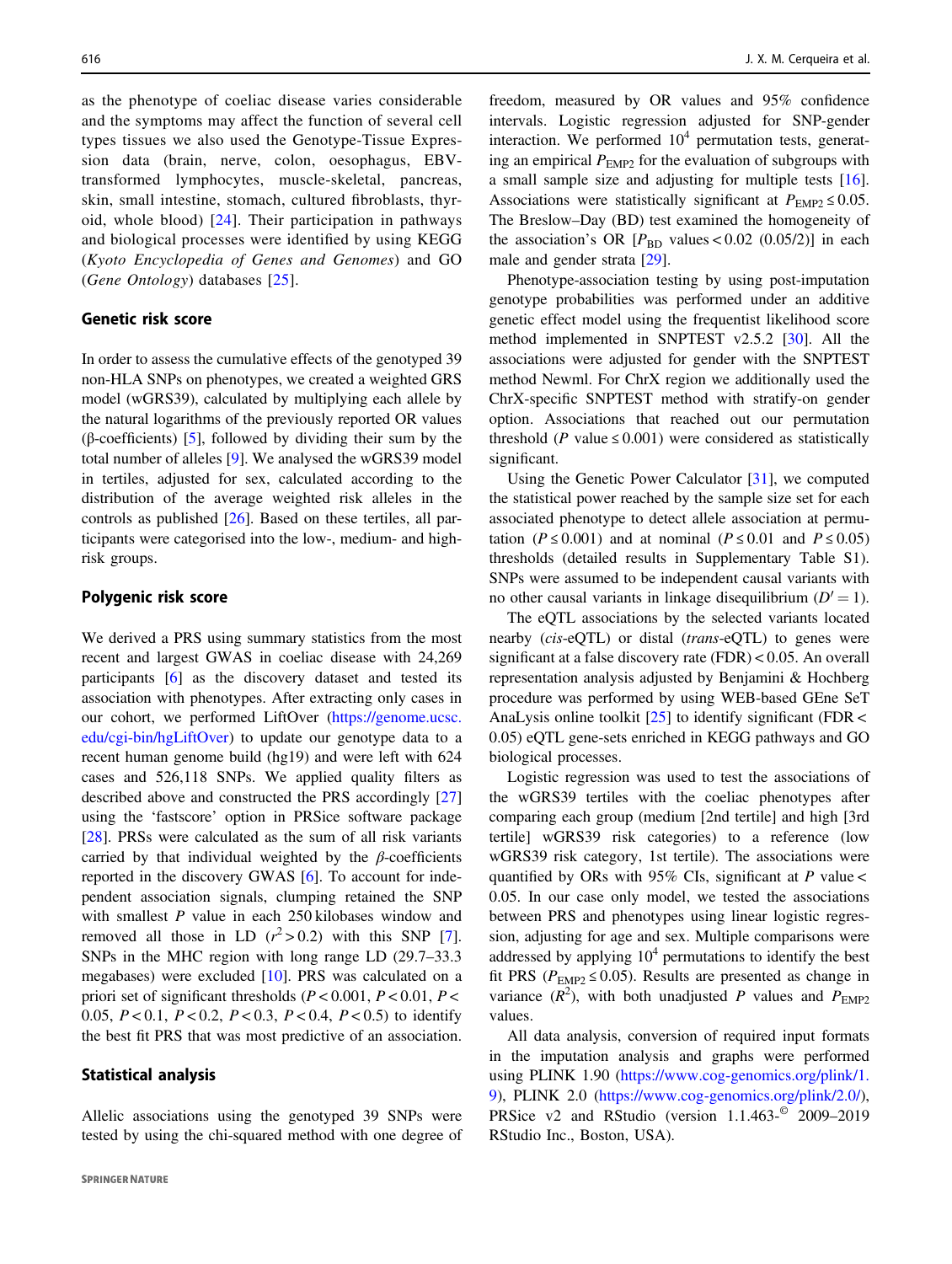| Phenotypes                                      | z               | Marker     | Gene                 | ð                                | A1/A2           | MAF all | MAF cases | MAF controls   | $\Theta$<br>OR $(95\%$ | $P_{\rm EMP2}$ |
|-------------------------------------------------|-----------------|------------|----------------------|----------------------------------|-----------------|---------|-----------|----------------|------------------------|----------------|
| Gender, age                                     |                 |            |                      |                                  |                 |         |           |                |                        |                |
| Female, CeD diagnosed $\leq$ 7 years old<br>Age | 30              | rs5979785  | <b>TLR7/TLR8</b>     | ×                                | ${\rm G/A}$     | 0.25    | 0.03      | 0.24           | $0.11(0.03 - 0.47)$    | $0.015*$       |
| CeD diagnosed > 7 years old                     | 573             | rs653178   | SH2B3/ATXN2          |                                  | 5               | 0.42    | 0.47      | 0.41           | 1.28 (1.12-1.46)       | 0.015          |
|                                                 |                 | rs13010713 | ITGA4/UBE2E3         |                                  | $\sum$          | 0.50    | 0.45      | 0.51           | $0.78(0.69 - 0.90)$    | 0.015          |
|                                                 |                 | rs13151961 | L2/L21               |                                  | $5\overline{5}$ | 0.11    | 0.08      | 0.12           | $0.66(0.52 - 0.84)$    | 0.027          |
|                                                 |                 | rs11712165 | CD80                 |                                  | 5               | 0.40    | 0.45      | 0.39           | 1.26 (1.10-1.44)       | 0.031          |
|                                                 |                 | rs10936599 | <b>MYNN</b>          |                                  | <b>A/G</b>      | 0.27    | 0.31      | 0.26           | 1.27 (1.10-1.47)       | 0.046          |
| CeD related symptoms in childhood               | 273             | rs13098911 | CCR1/CCR3            |                                  | ГC              | 0.14    | 0.21      | 0.14           | 1.58 (1.26-1.99)       | 0.003          |
| Gastrointestinal symptoms                       | 526             | rs653178   | SH2B3/ATXN2          |                                  | $5\overline{5}$ | 0.42    | 0.47      | 0.41           | $1.29(1.12 - 1.48)$    | 0.012          |
|                                                 |                 | rs13010713 | ITGA4/UBE2E?         | $1$ a $4$ m m m $1$ a $4$        | $E_{\text{C}}$  | 0.50    | 0.45      | 0.51           | $0.79(0.69 - 0.91)$    | 0.038          |
|                                                 |                 | rs13151961 | L2/L21               |                                  |                 | 0.11    | 0.08      | 0.12           | $0.66(0.51 - 0.84)$    | 0.030          |
| Malabsorption                                   |                 |            |                      |                                  |                 |         |           |                |                        |                |
| $\ddot{H}$                                      | 267             | rs17810546 | ILI2A                |                                  | $\Im$           | 0.11    | 0.15      | $\overline{0}$ | $1.57(1.21 - 2.04)$    | 0.024          |
|                                                 |                 | rs2327832  | <b>OLIG3/TNFAIP3</b> | $\frac{3}{2}$                    | $5\overline{5}$ | 0.19    | 0.26      | 0.19           | $1.53(1.24-1.89)$      | 0.002          |
| Anaemia                                         | 157             | rs2327832  | <b>OLIG3/TNFAIP3</b> | $\circ$                          | $5\overline{5}$ | 0.19    | 0.28      | 0.19           | $1.74(1.34 - 2.25)$    | 0.001          |
| Extraintestinal manifestations                  |                 |            |                      |                                  |                 |         |           |                |                        |                |
| $\overline{H}$                                  | 263             | rs653178   | SH2B3/ATXN2          |                                  | 5               | 0.42    | 0.48      | 0.41           | $1.36(1.13 - 1.63)$    | 0.042          |
| Neurological disorders                          | $\frac{38}{70}$ | rs13098911 | CCR1/CCR3            | $2\,$ നന                         | E               | 0.14    | 0.28      | 0.14           | 2.34 (1.41-3.91)       | 0.034          |
| Fractures                                       |                 | rs10936599 | <b>MYNN</b>          |                                  | A/G             | 0.27    | 0.41      | 0.26           | 1.84 (1.30-2.60)       | 0.021          |
| CeD-associated conditions                       |                 |            |                      |                                  |                 |         |           |                |                        |                |
| $\overline{A}l$                                 | 123             | rs653178   | SH2B3/ATXN2          | 7                                | 5               | 0.42    | 0.52      | 0.41           | 1.61 $(1.24 - 2.09)$   | 0.012          |
|                                                 |                 | rs2298428  | <b>UBE2L3YDJC</b>    | 21 21 21                         | $_{\rm 50}$     | 0.29    | 0.39      | 0.29           | $1.60(1.23 - 2.09)$    | 0.019          |
| <b>ATD</b>                                      | 100             | rs653178   | SH2B3/ATXN2          |                                  | $5\overline{5}$ | 0.42    | 0.54      | 0.41           | 1.68 (1.26-2.24)       | 0.012          |
| $_{\rm 7D}$                                     | $18$            | rs653178   | SH2B3/ATXN2          |                                  | $5\overline{5}$ | 0.42    | 0.69      | 0.41           | 3.32 (1.63-6.67)       | 0.027          |
| Small bowel mucosal damage                      |                 |            |                      |                                  |                 |         |           |                |                        |                |
| <b>TVASVA</b>                                   | 361             | rs653178   | SH2B3/ATXN2          |                                  | 5               | 0.42    | 0.48      | 0.41           | $1.35(1.15-1.58)$      | 0.012          |
|                                                 |                 | rs13010713 | ITGA4/UBE2E3         |                                  | $E_{\rm g}$     | 0.50    | 0.42      | 0.51           | $0.70(0.59 - 0.82)$    | $2E-04$        |
|                                                 |                 | rs13151961 | L2/L21               |                                  |                 | 0.11    | 0.07      | 0.12           | 0.57 (0.42-0.78)       | 0.012          |
|                                                 |                 | rs2327832  | <b>OLIG3/TNFAIP3</b> | $2 \alpha + 6 \alpha$ $2 \alpha$ | $5\overline{5}$ |         | 0.24      | 0.19           | 1.37 (1.13-1.66        | 0.051          |
| PVA                                             | 185             | rs13098911 | CCR1/CCR3            |                                  | $_{\rm TC}$     | 0.14    | 0.21      | 0.14           | $1.59(1.21 - 2.08)$    | 0.030          |
| Intermediate HLA risk <sup>a</sup>              | 517             | rs653178   | SH2B3/ATXN2          |                                  | $5\,$           | 0.42    | 0.47      | 0.4            | $1.35(1.16-1.58)$      | 0.006          |
|                                                 |                 | rs13010713 | ITGA4/UBE2E3         |                                  | E               | 0.50    | 0.45      | 0.52           | $0.73(0.63 - 0.86)$    | 0.004          |
|                                                 |                 | rs13151961 | L2/IL21              | $\frac{4}{3}$ $\frac{6}{3}$      | $5\overline{5}$ | 0.11    | 0.08      | 0.12           | $0.63(0.48 - 0.82)$    | 0.029          |
|                                                 |                 | rs11712165 | CD80                 |                                  | 5               | 0.40    | 0.45      | 0.39           | $1.29(1.11 - 1.51)$    | 0.048          |
| CeD-antibodies                                  |                 |            |                      |                                  |                 |         |           |                |                        |                |
| Negative CeD-autoantbodies                      | $\overline{19}$ | rs13098911 | CCR1/CCR3            | 3                                | TIC             | 0.14    | 0.34      | 0.14           | 3.19 (1.62-6.28)       | 0.020          |

tal villous atrophy, PVA partial N sample size, Chr chromosome, A1/A2 Minor Allele\_Major Allele, MAF Minor allele frequency, AITD autoimmune thyroidal disease, TVA/SVA total or subtotal villous atrophy, PVA partial 5 lotal autommune thyroidal *N* sample size, *Chr* chromosome, *A1/A2* Minor Allele\_Major Allele, *MAF* Minor allele frequency, *AITD*<br>villous atrophy, *CeD* coeliac disease villous atrophy, CeD coeliac disease

aCases and controls categorised as low HLA risk were dropped out from the analysis, and HLA intermediate risk participants included. Logistic regression adjusted the effect of gender on SNPs. The Breslow–Day (BD) test was used examine the homogeneity of the ORs in each gender strata and a \*  $P_{\text{BD}}$  value < 0.02 was considered statistically significant. All markers were in Hardy–Weinberg equilibrium in the controls (  $P > 1 \times 10^{-6}$  $\widehat{\phantom{a}}$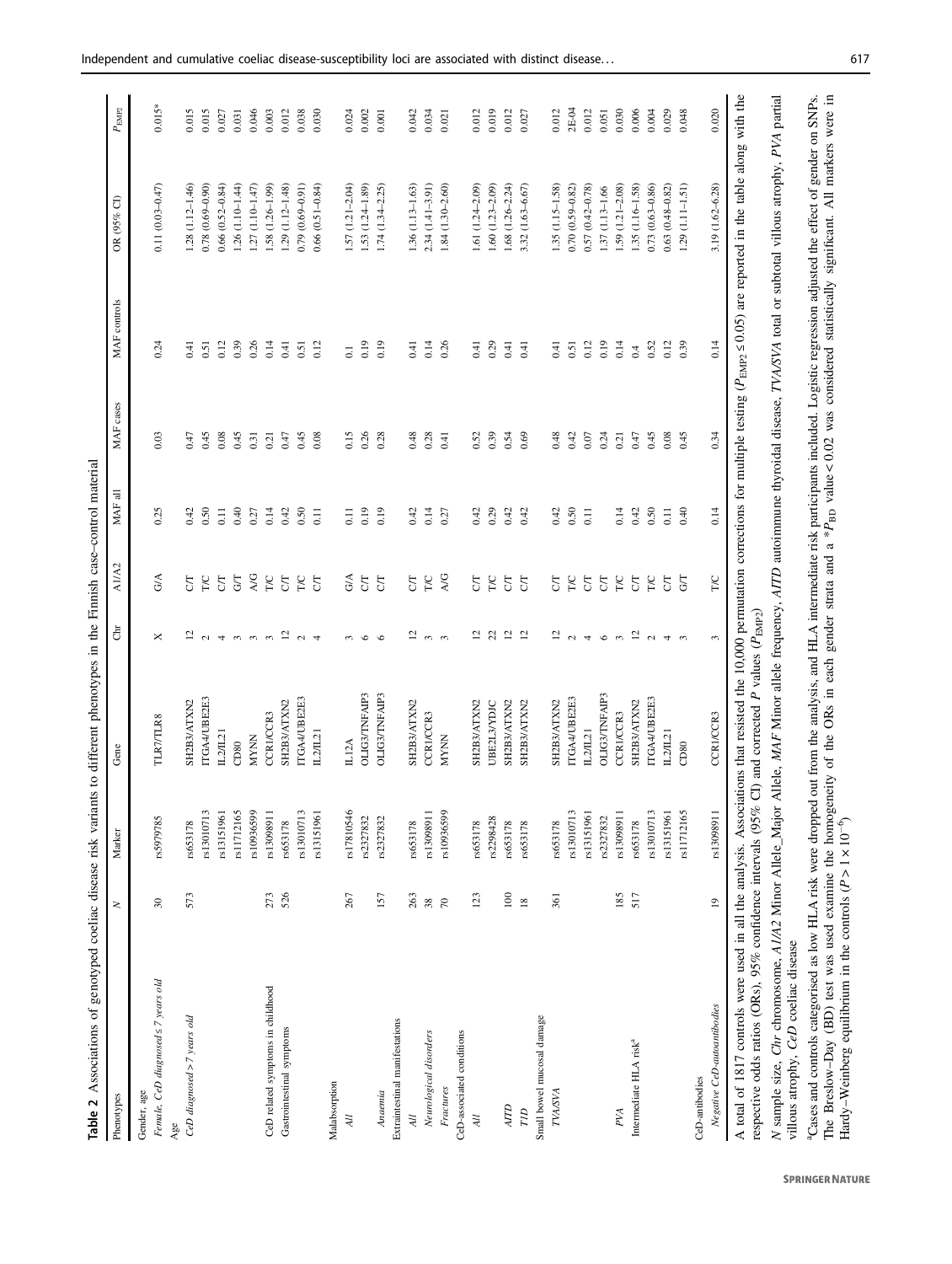#### **Results**

## Genetic associations with coeliac disease phenotypes

Of the previously identified 94 coeliac disease-associated variants, 39 were typed to sufficient extent and thus were selected for the study. When comparing coeliac disease patients to controls, ten SNPs were associated with specific phenotypes (Table 2, and Supplementary Table S2). Rs5979785 in the TLR7–TLR8 region was associated with coeliac disease diagnosis ≤7 years of age and stratifying for gender revealed that this association only occurs in girls (Breslow–Day test,  $P < 0.001$ ). This SNP was associated with the age of coeliac disease diagnosis in girls  $(OR =$ 0.11; 95%  $CI = 0.03-0.46$  also in the case only analysis comparing coeliac disease patients with the given phenotype to those without (detailed results in Supplementary Table S3). As regards coeliac disease diagnosis above 7 years of age in the case–control analysis, rs653178 (at SH2B3/ATXN2), rs13010713 (at ITGA4/UBE2E3), rs13151961 (at IL2/IL21), rs11712165 (at CD80) and rs10936599 (at MYNN) showed an association. Except for rs10936599, the same variants were also associated with an intermediate HLA risk. Moreover, rs653178, rs13010713 and rs13151961 showed an association with the presence of gastrointestinal symptoms and with the presence of more severe mucosal damage (TVA/SVA) at diagnosis. In addition, rs653178 was also associated with extraintestinal manifestation as well as coeliac disease associated conditions in general and more specifically with AITD and T1D.

In order to address the association of all the 94 coeliac disease associated SNPs, we carried out imputation. Out of the 2442 subjects in our study, 299 individuals (285 cases and 14 controls) were excluded due to heterozygosity and missingness. Of the 94 coeliac disease SNPs selected, five variants were missing (rs859637, rs2327832, rs12928822, rs58911644, rs4819388) and one (rs12998748) was multiallelic in the Finnish reference panel, and thus dropped out of the analysis. All the remaining 88 coeliac disease variants were successfully imputed and tested with the phenotypes (detailed results in Supplementary Table S4).

According to the results exploiting the imputed SNPs, five of the genotyped SNPs (rs5979785, rs653178, rs13010713, rs13151961, rs17810546) remained associated with the same phenotypes as in the original analysis. Seven imputed SNPs (rs3184504 at SH2B3/ATXN2, rs76830965 at IL12A, rs7616215 at CCR1, rs17264332 at OLIG3/ TNFAIP3, rs243323 at SOCS1, rs13132308 at IL2/IL21 and rs990171 at IL18R1/IL18RAP), revealed as associated ( $P \leq$ 0.001, adjusted for sex) with distinct phenotypes (Table 3, and Supplementary Table S4). Of these, rs76830965 was associated with coeliac disease diagnosis ≤7 years of age,

the presence of gastrointestinal symptoms and malabsorption, intermediate HLA risk and coeliac disease autoantibodies. Moreover, rs3184504 was associated with coeliac disease diagnosis >7 years of age, extraintestinal manifestations, coeliac disease associated condition in general and with T1D specifically and also with intermediate HLA risk. The rest five imputed SNPs were associated with only one phenotype. Since 47.8% of cases were dropped out from the association analysis with the imputed SNPs, we carried out the remaining analysis with the 39 genotyped SNPs.

### Functional annotation and pathway enrichment analysis

Of the 10 phenotype-associated genotyped SNPs, four variants (rs11712165, rs10936599, rs2327832 and rs13098911) had strong regulatory function on transcription with a RegulomeDB score  $\leq 3a$ , indicating that the variant likely lies within a potential functional region. Of these rs13098911 was enriched with proxies with the lowest scores (1a and 1f). Out of the 148 extracted proxies to the other phenotype-associated SNPs (rs653178, rs13010713, rs17810546 and rs2298428), 42 had a putative functional role in gene regulation (RegulomeDB score ≤ 3a) (Supplementary Table S5). Thereafter we searched for eQTL effects for both the queried SNPs or the proxies that were likely to regulate gene expression or to be deleterious. We identified several significant highly tissue-specific eQTL effects (FDR < 0.05) (Supplementary Table S6). The eQTL genes connected to each of the phenotypes by the associated SNPs or their proxies were then subjected to KEGG pathways and GO terms analysis.

The analysis of the cis-eQTL genes of individual phenotypes, revealed significant enrichment only in the case of coeliac disease symptoms in childhood, neurological disorders, PVA and negative coeliac disease antibodies (Supplementary Table S7). The four cis-eQTL genes (CCR5, CCR3, CCR2, CXCR6) were enriched (FDR  $\leq 0.002$ ) in chemokine signalling and cytokine-cytokine receptor interaction KEGG pathways. These genes are likely to be involved in modulation of chemokine and cellular defence responses, cell chemotaxis second messenger-mediated signalling and divalent inorganic cation homoeostasis based on the GO associated terms (FDR  $\leq 0.0001$ ). Coeliac disease diagnosis above 7 years of age, gastrointestinal symptoms, coeliac disease-associated conditions, EI manifestations and intermediate HLA risk were the phenotypes connected to a set of trans-eQTL genes. Among KEGG pathways, they were most significantly enriched (FDR  $\leq$ 0.01) in the B cell receptor signalling, Pertussis, NOD-like receptor signalling and in MicroRNAs in cancer. They were enriched (FDR  $\leq$  2.2E-09) for biological processes GO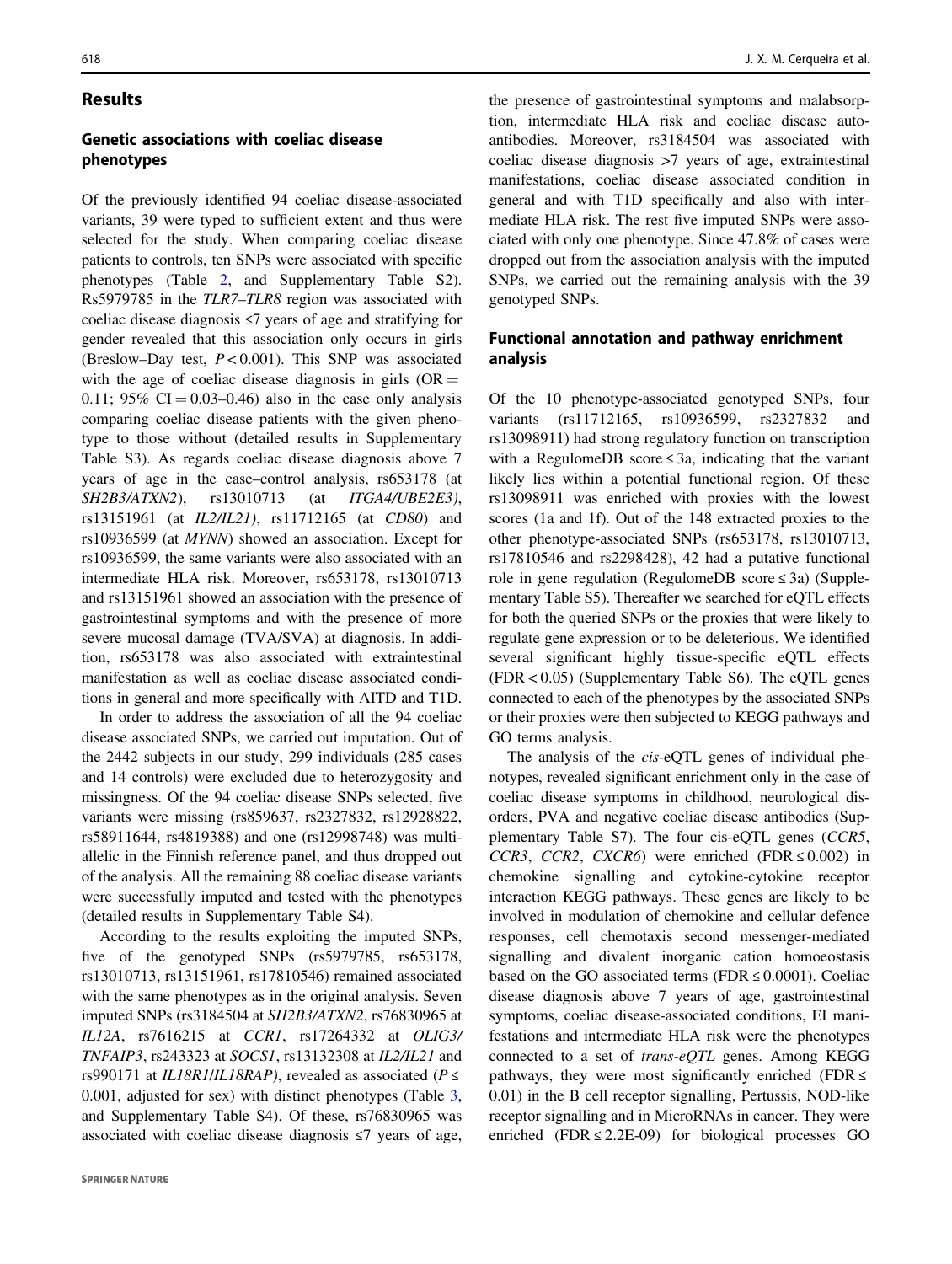| Table 3 Associations of imputed 88 coeliac disease risk variants to different phenotypes in the Finnish case-control material. Variants with imputation data only are highlighted in bold |                |            |                 |                            |                 |                    |           |              |                         |         |                        |
|-------------------------------------------------------------------------------------------------------------------------------------------------------------------------------------------|----------------|------------|-----------------|----------------------------|-----------------|--------------------|-----------|--------------|-------------------------|---------|------------------------|
| Phenotypes                                                                                                                                                                                | z              | Marker     | Gene            | ā                          | A1/A2           | MAF all            | MAF cases | MAF controls | OR (95% CI)             | Beta    | $P_{\text{adj}}$ value |
| Female, CeD diagnosed $\leq$ 7 years old<br>Gender, age                                                                                                                                   | 25             | rs5979785  | <b>TLR7TLR8</b> | ×                          | TIC             | 0.25               | 0.06      | 0.25         | $0.19(0.06 - 0.62)$     | 5.17    | $3.8E - 04$            |
| CeD diagnosed > 7 years old<br>Age                                                                                                                                                        | 311            | rs653178   | SH2B3/ATXN2     | 5                          | <b>DAL</b>      | 0.42               | 64.0      | 0.40         | 1.43 (1.21-1.70)        | 0.35    | $4.7E-05$              |
|                                                                                                                                                                                           |                | rs3184504  | SH2B3/ATXN2     | $\overline{5}$             | 5               | 0.41               | 0.48      | 0.39         | 1.40 (1.18-1.66)        | 0.33    | $LSE-04$               |
|                                                                                                                                                                                           |                | rs76830965 | <b>IL12A</b>    | $m \alpha \times m \alpha$ | 5K              | 0.09               | 0.13      | 0.08         | $0.62(0.47 - 0.80)$     | $-0.49$ | $6.1E - 04$            |
|                                                                                                                                                                                           |                | rs13010713 | TGA4/UBE2E3     |                            | $5\sigma$       | 0.50               | 0.44      | 0.51         | $0.76(0.64 - 0.90)$     | $-0.28$ | 0.001                  |
| CeD related symptoms in childhood                                                                                                                                                         | 170            | rs5979785  | <b>TLR7TLR8</b> |                            | <b>DAL</b>      | 0.24               | 0.15      | 0.25         | $(0.38 - 0.71)$<br>0.52 | $-0.87$ | $3.2E - 04$            |
|                                                                                                                                                                                           |                | rs7616215  | <b>CCRI</b>     |                            | <b>DAL</b>      | 0.38               | 0.47      | 0.37         | 1.47 (1.17-1.83)        | 0.37    | 0.001                  |
| Gastrointestinal symptoms                                                                                                                                                                 | 288            | rs76830965 | <b>IL12A</b>    |                            | <b>A/C</b>      | 0.09               | 0.13      | 0.08         | $0.58(0.45 - 0.76)$     | $-0.55$ | $1.5E - 04$            |
|                                                                                                                                                                                           |                | rs653178   | SH2B3/ATXN2     |                            | E               | 0.41               | 0.48      | 0.40         | 1.36 (1.14-1.62)        | 0.30    | $7.4E - 04$            |
| Malabsorption                                                                                                                                                                             |                |            |                 |                            |                 |                    |           |              |                         |         |                        |
| $\mathcal{H}$                                                                                                                                                                             | 151            | rs76830965 | <b>IL12A</b>    |                            | <b>A/C</b>      | 0.09               | 0.16      | 0.08         | 0.48 (0.34-0.67)        | $-0.75$ | $4.7E-05$              |
|                                                                                                                                                                                           |                | rs17810546 | IL12A           | ო ო დ                      | G/A             | 0.10               | 0.16      | 0.10         | 0.57 (0.41-0.79)        | $-0.56$ | 0.001                  |
| Anaemia                                                                                                                                                                                   | 96             | rs17264332 | OLIG3/TNFAIP3   |                            | $G^A$           | 0.19               | 0.29      | 0.18         | $0.56(0.41 - 0.78)$     | $-0.58$ | $8.0E - 04$            |
| Extraintestinal manifestations                                                                                                                                                            |                |            |                 |                            |                 |                    |           |              |                         |         |                        |
| All                                                                                                                                                                                       | 139            | rs653178   | SH2B3/ATXN2     | $\overline{5}$             | <b>D</b>        | 0.41               | 0.53      | 0.40         | 1.64 (1.29-2.10)        | 64.0    | $8.0E - 0.5$           |
|                                                                                                                                                                                           |                | rs3184504  | SH2B3/ATXN2     | $\frac{2}{16}$             | $5\overline{a}$ | 0.40               | 0.51      | 0.39         | 1.59 (1.24-2.03)        | 0.45    | $2.7E - 04$            |
| Neurological disorders                                                                                                                                                                    | 22             | rs243323   | SOCS1           |                            | G/A             | 0.30               | 0.09      | 0.30         | 4.36 (1.56-12.21)       | 1.45    | 0.001                  |
| CeD-associated conditions                                                                                                                                                                 |                |            |                 |                            |                 |                    |           |              |                         |         |                        |
| $\mathcal{A}ll$                                                                                                                                                                           | 64             | rs653178   | SH2B3/ATXN2     | 5                          | <b>TIC</b>      | 0.41               | 0.58      | 0.40         | $2.04(1.43 - 2.91)$     | 0.71    | $-05$<br>$9.1E-$       |
|                                                                                                                                                                                           |                | rs3184504  | SH2B3/ATXN2     |                            | 5               | 0.40               | 0.55      | 0.39         | 1.86 (1.30-2.65)        | 0.61    | 0.001                  |
| TID                                                                                                                                                                                       | $\overline{c}$ | rs3184504  | SH2B3/ATXN2     | 222                        | 58              | 0.40               | 0.79      | 0.39         | 5.86 (2.18-15.72)       | 1.74    | $8.3E - 05$            |
|                                                                                                                                                                                           |                | rs653178   | SH2B3/ATXN2     |                            |                 | 0.40               | 0.79      | 0.40         | 5.65 (2.10-15.16)       | 1.72    | $1.1E - 04$            |
| Small bowel mucosal damage                                                                                                                                                                |                |            |                 |                            |                 |                    |           |              |                         |         |                        |
| TVA/SVA                                                                                                                                                                                   | 205            | rs13010713 | ITGA4/UBE2E3    |                            | 5               | 0.50               | 0.42      | 0.51         | $0.72(0.58 - 0.88)$     | $-0.34$ | 0.001                  |
| PVA                                                                                                                                                                                       | 102            | rs13151961 | L2/IL2          | 04.4.4                     | $\Im$           | $\overline{0}$ .   | 0.04      | 0.12         | $2.84(1.45 - 5.59)$     | 1.04    | $4.2E - 04$            |
|                                                                                                                                                                                           |                | rs13132308 | L2/IL2          |                            | $G\mathbb{A}$   | $\overline{0}$     | 0.04      | 0.12         | $2.84(1.45 - 5.59)$     | 1.04    | $4.1E - 04$            |
| Intermediate HLA risk <sup>a</sup>                                                                                                                                                        | 275            | rs653178   | SH2B3/ATXN2     | $\frac{2}{2}$              | $\frac{1}{2}$   | 0.41               | 0.50      | 0.40         | 1.46 (1.22-1.75)        | 0.38    | $3.8E - 05$            |
|                                                                                                                                                                                           |                | rs3184504  | SH2B3/ATXN2     |                            |                 | 0.40               | 0.48      | 0.39         | 1.41 (1.18-1.69)        | 0.34    | $2.2E - 04$            |
|                                                                                                                                                                                           |                | rs76830965 | <b>IL12A</b>    |                            | <b>A/C</b>      | 0.09               | 0.14      | 0.08         | $0.55(0.42 - 0.73)$     | $-0.60$ | $3.6E - 05$            |
|                                                                                                                                                                                           |                | rs17810546 | <b>IL12A</b>    | $m, m, \alpha$             | $\Im$           | $\overline{0}$ .11 | 0.15      | 0.10         | $(0.48 - 0.80)$<br>0.62 | $-0.48$ | $3.8E - 04$            |
|                                                                                                                                                                                           |                | rs990171   | LISRI, LISRAP   |                            | $G^A$           | 0.50               | 0.56      | 0.49         | $(0.63 - 0.90)$<br>0.75 | $-0.30$ | 0.001                  |
| CeD-antibodies                                                                                                                                                                            |                |            |                 |                            |                 |                    |           |              |                         |         |                        |
| Positive CeD-autoantibodies                                                                                                                                                               | 156            | rs76830965 | IL12A           | 3                          | <b>A/C</b>      | 0.09               | 0.14      | 0.08         | $0.56(0.39 - 0.78)$     | $-0.61$ | 0.001                  |
| A total of 1749 controls were used in all the analysis                                                                                                                                    |                |            |                 |                            |                 |                    |           |              |                         |         |                        |

A total of 1749 controls were used in all the analysis used in all the analysis were  $_{\rm counts}$ A total or  $1/49$ 

N sample size, Chr chromosome, A1/A2 Minor Allele\_Major Allele, MAF minor allele frequency, TVA/SVA total or subtotal villous atrophy, PVA partial villous atrophy, CeD coeliac disease. <sup>4</sup>Cases and controls categorised as low HLA risk were dropped out from the analysis, and HLA intermediate risk participants included. Imputation analysis was carried out by using a Finnish population-specific panel of 3775 high-coverage (25-30x) whole-genome sequences (SISu v3) under the genome build version 38 (GRCh38/hg38). Phenotype-association testing was performed by using post-imputation genotype probabilities by using logistic regression under an additive model with the SNPTEST v2.5 software [30]. A frequentist test with Newml method corrected for gender. The ChrX-specific SNPTEST stratify-on gender method was used for associations in the ChrX region. Associations that reached our 10,000 permutation threshold (P value ≤ 0.001) are reported in the table along with their respective odds ratios (ORs), 95% confidence intervals (95% CD, beta coefficient and adjusted P values (P adj value). All imputed variants had good N sample size, Chr chromosome, A1/A2 Minor Allele\_Major Allele, MAF minor allele frequency, TVA/SVA total or subtotal villous atrophy, PVA partial villous atrophy, CeD coeliac disease. aCases and controls categorised as low HLA risk were dropped out from the analysis, and HLA intermediate risk participants included. Imputation analysis was carried out by using a Finnish population-specific panel of 3775 high-coverage (25–30×) whole-genome sequences (SISu v3) under the genome build version 38 (GRCh38/hg38). Phenotype-association testing was performed by using post-imputation genotype probabilities by using logistic regression under an additive model with the SNPTEST v2.5 software [30]. A frequentist test with Newml method corrected for P value  $\leq 0.001$ ) are P adj value). All imputed variants had good gender. The ChrX-specific SNPTEST stratify-on gender method was used for associations in the ChrX region. Associations that reached our 10,000 permutation threshold ( reported in the table along with their respective odds ratios (ORs), 95% confidence intervals (95% CI), beta coefficient and adjusted  $\widehat{\phantom{1}}$  $P > 1 \times 10^{-6}$ imputation metrics (INFO score of ≥0.9) MAF > 0.01, and were in Hardy–Weinberg equilibrium in the controls (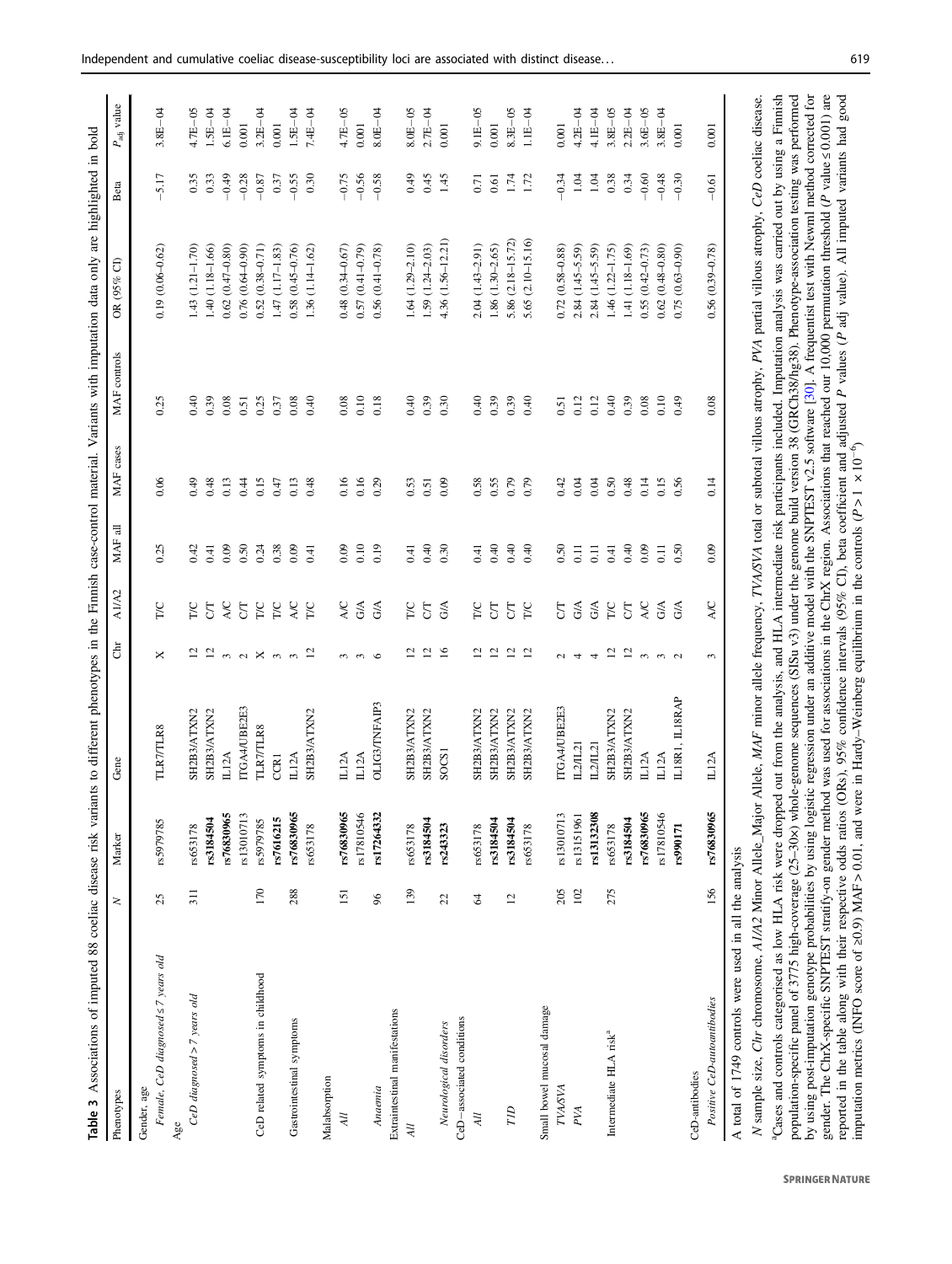terms mostly involved in adaptive immune response, T cell activation, response to interferon-gamma, leucocyte cellcell adhesion, cytokine secretion, regulation of leucocyte activation and response to molecule of bacterial origin (Supplementary Table S7).

## Genetic risk score and polygenic risk score associations with coeliac phenotypes

In order to study the combined effect of the 39 SNPS on different phenotypes, we applied the wGRS39 tertiles (Supplementary Table S8). Patients at the highest wGRS39 tertiles had significantly higher risk for having coeliac disease-related symptoms during childhood  $(OR = 1.76,$ 95%  $CI = 1.12 - 2.77$ , a more severe small bowel mucosal damage (OR = 1.76, 95% CI = 1.08–2.90), malabsorption  $(OR = 1.62, 95\% \text{ CI} = 1.04 - 2.54)$  and anaemia  $(OR = 1.62, 95\% \text{ CI} = 1.04 - 2.54)$ 

Table 4 Association of weighted genetic risk score (wGRS) (in tertiles) with coeliac phenotypes at disease diagnosis in the Finnish coeliac population

|                              | Coeliac disease-related symptoms<br>during childhood |           |  |
|------------------------------|------------------------------------------------------|-----------|--|
| wGRS39 tertiles <sup>a</sup> | OR [95% CI]                                          | $P$ value |  |
| Low                          | Reference                                            |           |  |
| Medium                       | 1.27 [0.84-1.92]                                     | 0.258     |  |
| High                         | 1.76 [1.12-2.77]                                     | 0.014     |  |
|                              | Total/Subtotal villous atrophy                       |           |  |
| wGRS39 tertiles <sup>a</sup> | OR [95% CI]                                          | $P$ value |  |
| Low                          | Reference                                            |           |  |
| Medium                       | 1.31 [0.85-2.03]                                     | 0.220     |  |
| High                         | 1.76 [1.08-2.90]                                     | 0.024     |  |
|                              | Malabsorption                                        |           |  |
| wGRS39 tertiles <sup>a</sup> | OR [95% CI]                                          | $P$ value |  |
| Low                          | Reference                                            |           |  |
| Medium                       | $1.13$ [0.75-1.71]                                   | 0.563     |  |
| High                         | 1.62 [1.04-2.54]                                     | 0.035     |  |
|                              | Anaemia                                              |           |  |
| wGRS39 tertiles <sup>a</sup> | OR [95% CI]                                          | $P$ value |  |
| Low                          | Reference                                            |           |  |
| Medium                       | $0.92$ [0.58-1.50]                                   | 0.742     |  |
| High                         | 1.68 [1.03-2.78]                                     | 0.041     |  |

CI confidence interval, OR odds ratio

a Coeliac phenotypes were categorised into low-, medium- and highrisk wGRS39 tertiles, according to the distribution of the average weighted risk alleles in the controls. Phenotypes grouped by wGRS39 tertiles with fewer than five events in the reference group were not tested

1.68, 95% CI =  $1.03-2.78$ ) (Table 4, and Supplementary Table S8).

As regards the PRS analysis we found a significant effect of PRS on DH at P values threshold ( $P<sub>T</sub>$  of 0.2,  $R<sup>2</sup> = 0.06$ ,  $P = 0.007$ ,  $P_{\text{EMP2}} = 0.02$ ) (Fig. 1a). Best fit PRS at  $P_{\text{T}}$  of 0.001 predicted the presence of fractures but did not persist permutation correction ( $R^2 = 0.025$ ,  $P = 0.043$ ,  $P_{EMP2} =$ 0.12) (Fig. 1b, and Supplementary Table S9).

## **Discussion**

In this study, by using genotyped variants in our cohort, we identified a genotype-phenotype association for ten SNPs previously associated with coeliac disease susceptibility. In addition, our results demonstrate that combining 39 coeliac disease-associated genotyped SNPs into wGRS39 was more informative than a PRS to assess the genetic risk for distinct phenotypes of coeliac disease.

According to our results, rs5979785 located in the proximity of the TLR7 and TLR8 genes was associated with a decreased risk of diagnosis before 7 years of age in girls and notably this association was detected also in the case only comparison. Our RegulomeDB analysis did not retrieve rs5979785 as having regulatory function of transcription although it has previously been reported to decrease the TLR8 expression in the blood [5]. TLR7 and TLR8 are both members of the toll-like receptor family and they detect distinct forms of viral nucleic acids and initiate antiviral responses [32]. As distinct viruses, including enterovirus has been implicated as a risk factor for coeliac disease [33, 34], additional studies on this loci in relation with viral infections and early coeliac disease onset are called for.

Our results also revealed an association of rs653178 at SH2B3/ATXN2 with an increased risk to several other phenotypes, including concomitant T1D. Our findings are thus in accordance with previous studies where the 12q24/SH2B3 locus has been associated with both coeliac disease and T1D [8, 35, 36]. In these studies, rs3184504, a functional proxy in LD with rs653178 [37], has been indicated as the true SNP behind the association. Although rs3184504 was not included in our initial set of genotyped SNPs, we found it to be associated with concomitant T1D in the analysis carried out with the imputed genotypes.

In addition to having a likely regulatory function on transcription and an eQTL effect of the expression of SH2B3 along with many other genes in our analysis, rs3184504 SNP has been also associated with a higher expression of SH2B3 in the intestinal mucosal of patients with active coeliac disease [38], islet autoimmunity [39] and also implicated with bacterial infections [40], making the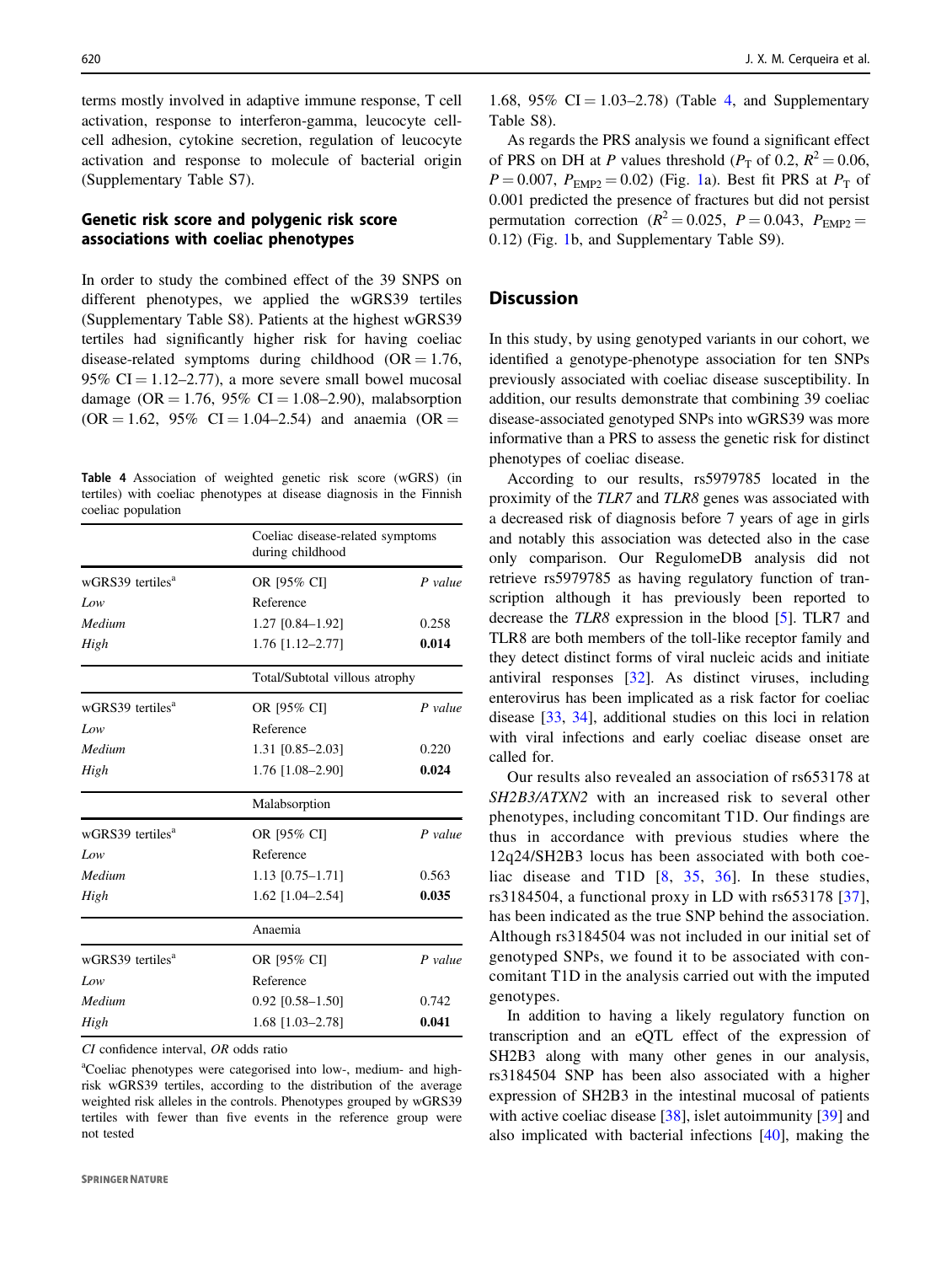Fig. 1 Polygenic risk score (PRS) predictions of the presence of dermatitis herpetiformis (a) and fractures (b) in coeliac patients at diagnosis. Values above each bar are unadjusted  $P$  values of phenotype from regression analysis



12q24/SH2B3 locus associations in our cohort interesting for further research.

In pursue of clarifying the molecular mechanisms exerted by the susceptibility SNPs on the phenotypes, we identified that only three of our phenotype-associated SNPs had significant eQTL effects on regulating gene expression. This would suggest that the SNPs included in our analysis are mostly proxies and either situated in the proximity of the causative variant or further away. In the KEGG pathway and GO biological process analysis the phenotypesassociated rs13098911 SNP was identified as the only variant having cis-eQTL effects on a set of genes enriched in chemokine pathway. This finding most likely reflects the location of this variant in the chemokine gene cluster.

The enrichment results of the trans-eQTL genes identified largely identical pathways for most of our phenotypes. All these phenotypes were associated with rs653178 and its proxy rs3184504 revealed considerable effects on the expression of several distal genes. This pleiotropic effect of rs3184504 thus likely explains our finding of the pathway enrichment analysis of the trans-eQTL genes. Thus, further studies to infer the true phenotype-causal variants and the mechanisms that might mediate their effects on phenotypic variation are needed.

Regarding our weighted 39 SNP-based risk score model, the high-risk tertile in wGSR39 was associated with a higher risk of having coeliac disease symptoms in childhood, more severe small bowel mucosal damage, malabsorption and the occurrence of anemia. These phenotypes can be considered as signs of a more severe disease course [2, 41], thus raising the possibility that increased number of coeliac disease susceptibility SNPs might predispose to a more severe disease. In contrast, combining information from thousands of genomic variants into a PRS contributed to explain very little of the variance in phenotypes apart from DH. One major reason for this might be related to the fact that genetic loci not directly associated with disease

status in large case–control GWAS may moderate the relationship between the coeliac polygenic burden and phenotypes [7, 10]. Thus, the main genetic contribution to phenotypic variations seems to derive from loci associated with the disease susceptibility.

A major strength of the current study is the clinically well-characterised large cohort of coeliac patients. In addition, a strength is the careful phenotyping of the patients, allowing us to investigate the association of different genotypes with various phenotypes. Moreover, the imputation analysis allowed us to explore the phenotype association of further 49 previously coeliac disease SNPs not typed in our cohort. The use of the most comprehensive available imputation panel in Finnish population increased our opportunities for identifying new coeliac disease SNPs associated with the phenotypes. Our highly conservative procedures in the imputation analysis diminished the risk of false positive associations. It must be noted though that 47.8% of coeliac disease patients dropped out from the analysis. Moreover, for distinct phenotypes, we had a fairly low number of patients which affected the statistical power in some cases. Moreover, we included in our GRS study only the 39 genotyped SNPs from independent coeliac disease risk loci, and not all the 94 previously associated with coeliac disease, and it might be the case that other coeliac susceptibility SNPs have a modulatory role on the phenotypes

We conclude that independent coeliac diseasesusceptibility loci are associated with distinct coeliac disease phenotypes, suggesting that distinct SNPs might play a role in modulating the disease presentation in a yet to determined mechanism. Moreover, while PRS seems not to explain the variance in phenotypes, more severe coeliac disease phenotypes could possibly be contributed by higher amount of coeliac disease risk SNPs. Our GRS approach might thus be useful to identify patients at risk of developing a severe disease course unless identified and treated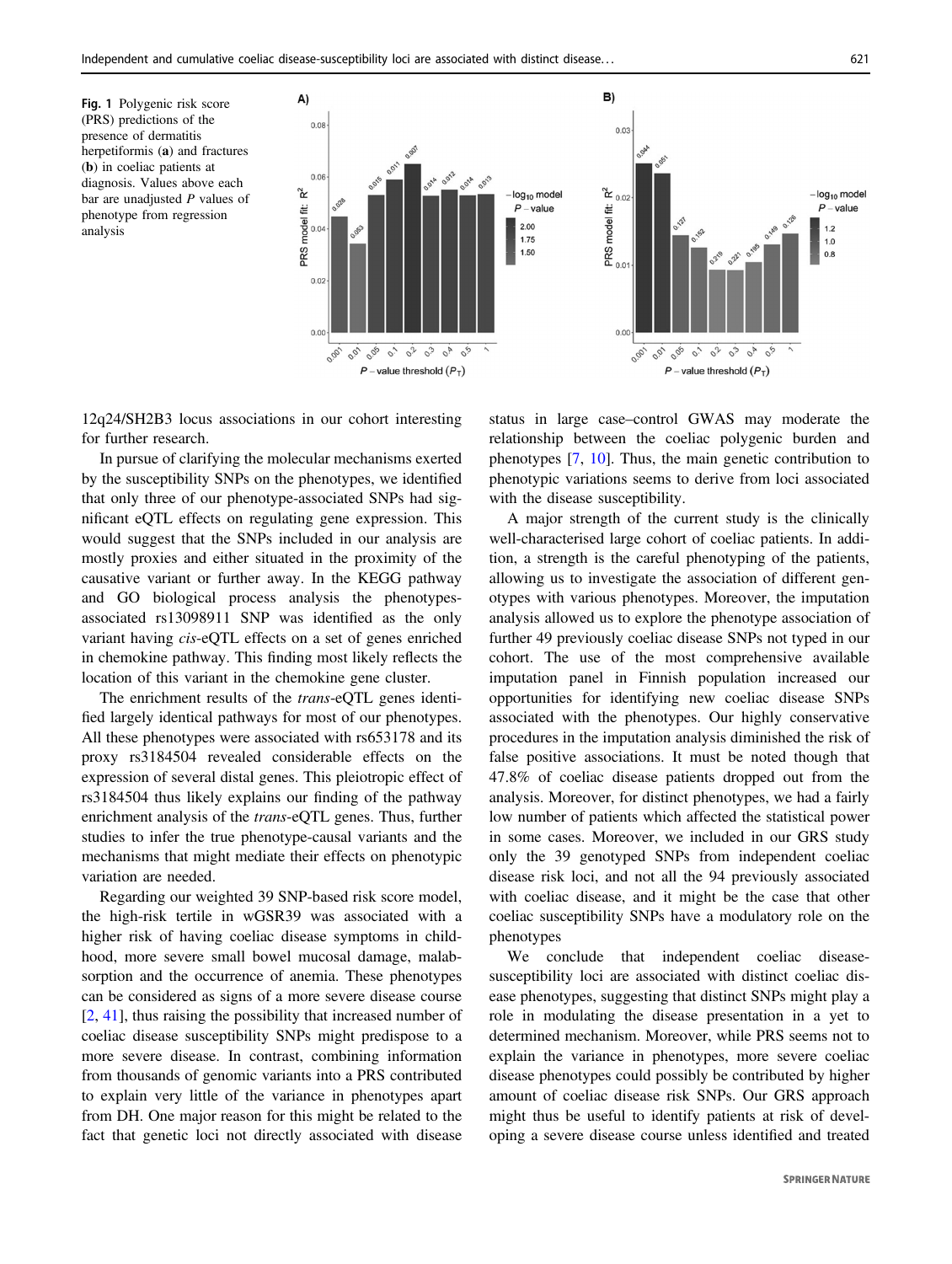early. Further studies with a larger number of SNPs are called for in independent well-characterised patient cohorts to better understand how genetic variants contribute to the different coeliac disease phenotypes.

Acknowledgements This study was supported by grants from the Academy of Finland, the Sigrid Juselius Foundation, the Foundation for Pediatric Research and the Competitive State Research Financing of the Expert Area of Tampere University Hospital. The funding sources had no role in the design of the study, the collection, analysis, or interpretation of the data; the preparation or review of the manuscript; or the decision to submit the manuscript for publication.

Author contributions JXMC: Study concept and design, acquisition of the in silico data, pre-processing chip genotyped data to imputation with SISu v3 panel, analysis and interpretation of the genotyped and imputed data, drafting of the manuscript, and statistical analysis. PS: Study concept and design, imputation of the genotyped data, and study supervision. KK: Acquisition of the data, analysis and interpretation of the data, and acquisition of funding. PL: Analysis and interpretation of the data. HH: Statistical analysis. MN: Analysis and interpretation of the functional annotation data. LLEK: Statistical analysis. DAY: Statistical analysis. EK, AS and AP: Chip data pre-imputation QC and genotype imputation with SISu v3 imputation reference panel. AP: Acquisition of the SISu v3 imputation reference panel data. KKa: Study concept and design, acquisition of the data, study supervision, and acquisition of funding. KL: Study concept and design, analysis and interpretation of the data, study supervision and acquisition of funding. All authors approved the final manuscript and contributed critical revisions to its intellectual content.

#### Compliance with ethical standards

Conflict of interest The authors declare that they have no conflict of interest.

Publisher's note Springer Nature remains neutral with regard to jurisdictional claims in published maps and institutional affiliations.

Open Access This article is licensed under a Creative Commons Attribution 4.0 International License, which permits use, sharing, adaptation, distribution and reproduction in any medium or format, as long as you give appropriate credit to the original author(s) and the source, provide a link to the Creative Commons license, and indicate if changes were made. The images or other third party material in this article are included in the article's Creative Commons license, unless indicated otherwise in a credit line to the material. If material is not included in the article's Creative Commons license and your intended use is not permitted by statutory regulation or exceeds the permitted use, you will need to obtain permission directly from the copyright holder. To view a copy of this license, visit [http://creativecommons.](http://creativecommons.org/licenses/by/4.0/) [org/licenses/by/4.0/.](http://creativecommons.org/licenses/by/4.0/)

## References

- 1. Singh P, Arora A, Strand TA, Leffler DA, Catassi C, Green PH, et al. Global prevalence of coeliac disease: systematic review and meta-analysis. Clin Gastroenterol Hepatol. 2018;16:826–36.
- 2. Lindfors K, Ciacci C, Kurppa K, Lundin KEA, Makharia GK, Mearin ML, et al. Coeliac disease. Nat Rev Dis Prim. 2019;5:3.
- 3. Leffler DA, Green PH, Fasano A. Extraintestinal manifestations of coeliac disease. Nat Rev Gastroenterol Hepatol. 2015;12:561–71.
- 4. Singh P, Arora S, Lal S, Strand TA, Makharia GK. Risk of coeliac disease in the first- and second-degree relatives of patients with coeliac disease: a systematic review and meta-analysis. Am J Gastroenterol. 2015;110:1539–48.
- 5. Dubois PC, Trynka G, Franke L, Hunt KA, Romanos J, Curtotti A, et al. Multiple common variants for coeliac disease influencing immune gene expression. Nat Genet. 2010;42:295–302.
- 6. Trynka G, Hunt KA, Bockett NA, Romanos J, Mistry V, Szperl A, et al. Dense genotyping identifies and localizes multiple common and rare variant association signals in coeliac disease. Nat Genet. 2011;43:1193–201.
- 7. Coleman C, Quinn EM, Ryan AW, Conroy J, Trimble V, Mahmud N, et al. Common polygenic variation in coeliac disease and confirmation of ZNF335 and NIFA as disease susceptibility loci. Eur J Hum Genet. 2016;24:291–7.
- 8. Smyth DJ, Plagnol V, Walker NM, Cooper JD, Downes K, Yang JH, et al. Shared and distinct genetic variants in type 1 diabetes and coeliac disease. N Engl J Med. 2008;359:2767–77.
- 9. Romanos J, Rosén A, Kumar V, Trynka G, Franke L, Szperl A, et al. Improving coeliac disease risk prediction by testing non-HLA variants additional to HLA variants. Gut. 2014;63:415–22.
- 10. Abraham G, Tye-Din JA, Bhalala OG, Kowalczyk A, Zobel J, Inouye M. Accurate and robust genomic prediction of coeliac disease using statistical learning. PLoS Genet. 2014;10:e1004374.
- 11. Borodulin K, Tolonen H, Jousilahti P, Jula A, Juolevi A, Koskinen S, et al. Cohort profile: the national FINRISK study. Int J Epidemiol. 2018;47:696–96i.
- 12. Monsuur AJ, de Bakker PI, Zhernakova A, Pinto D, Verduijn W, Romanos J, et al. Effective detection of human leukocyte antigen risk alleles in coeliac disease using tag single nucleotide polymorphisms. PLoS One. 2008;28:3–e2270.
- 13. Koskinen L, Romanos J, Kaukinen K, Mustalahti K, Korponay-Szabo I, Barisani D, et al. Cost-effective HLA typing with tagging SNPs predicts coeliac disease risk haplotypes in the Finnish, Hungarian, and Italian populations. Immunogenetics. 2009;61:247–56.
- 14. Zheng X, Shen J, Cox C, Wakefield JC, Ehm MG, Nelson MR, et al. HIBAG—HLA genotype imputation with attribute bagging. Pharmacogenomics J. 2014;14:192–200.
- 15. Purcell S, Neale B, Todd-Brown K, Thomas L, Ferreira MA, Bender D, et al. PLINK: a tool set for whole-genome association and population-based linkage analyses. Am J Hum Genet. 2007;81:559–75.
- 16. Clarke GM, Anderson CA, Pettersson FH, Cardon LR, Morris AP, Zondervan KT. Basic statistical analysis in genetic case-control studies. Nat Protoc. 2011;6:121–33.
- 17. Watanabe K, Taskesen E, van Bochoven A, Posthuma D. Functional mapping and annotation of genetic associations with FUMA. Nat Commun. 2017;8:1826.
- 18. Ward LD, Kellis M. HaploReg: a resource for exploring chromatin states, conservation, and regulatory motif alterations within sets of genetically linked variants. Nucleic Acids Res. 2012;40:D930–34.
- 19. Boyle AP, Hong EL, Hariharan M, Cheng Y, Schaub MA, Kasowski M, et al. Annotation of functional variation in personal genomes using RegulomeDB. Genome Res. 2012;22:1790–7.
- 20. Kircher M, Witten DM, Jain P, O'Roak BJ, Cooper GM, Shendure J. A general framework for estimating the relative pathogenicity of human genetic variants. Nat Genet. 2014;46:15.
- 21. Westra HJ, Peters MJ, Esko T, Yaghootkar H, Schurmann C, Kettunen J, et al. Systematic identification of trans eQTLs as putative drivers of known disease associations. Nat Genet. 2013;45:1238–43.
- 22. Zhernakova DV, Deelen P, Vermaat M, van Iterson M, van Galen M, Arindrarto W, et al. Identification of context-dependent expression quantitative trait loci in whole blood. Nat Genet. 2017;49:139–45.